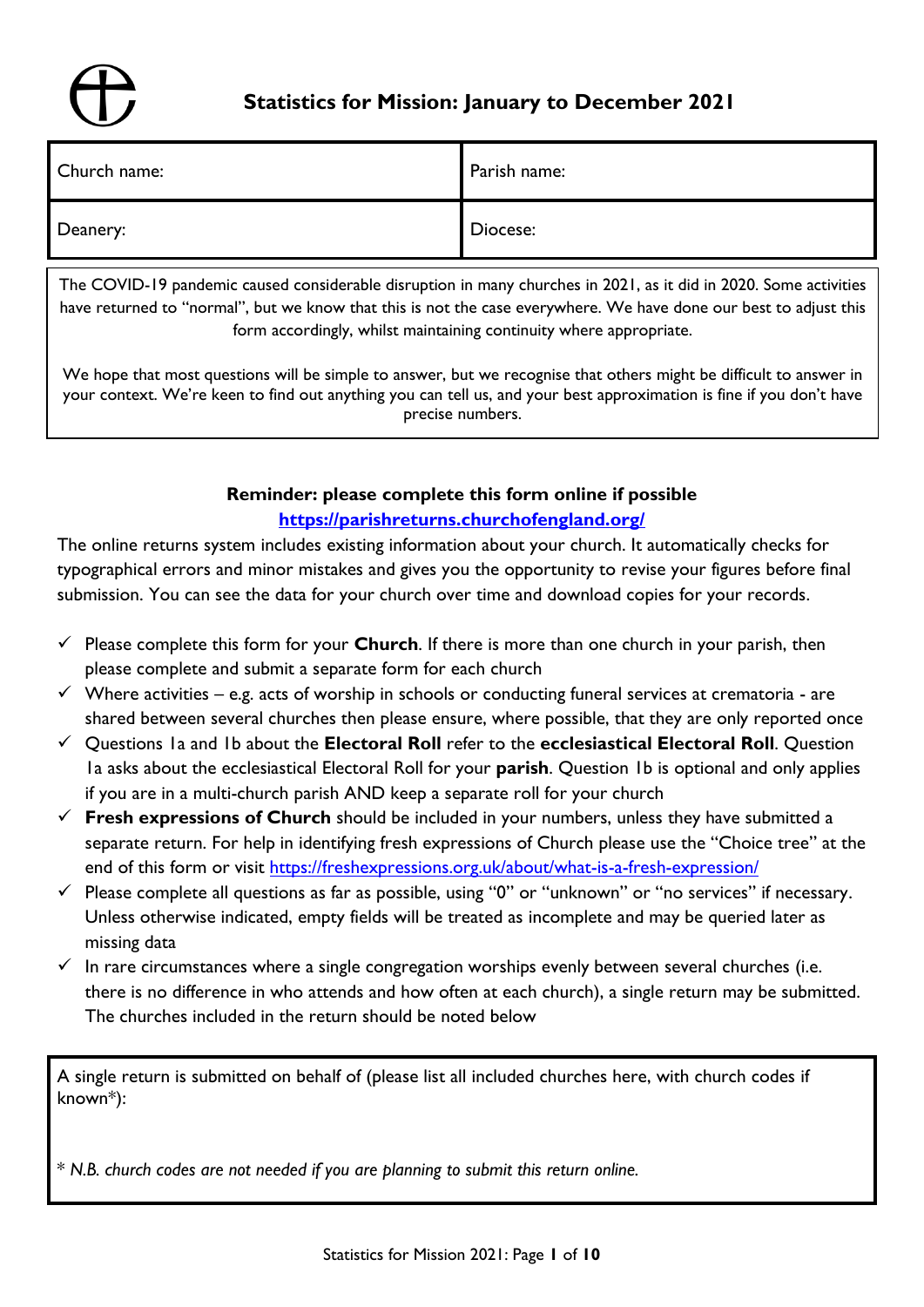# **1a. How many people were on the ecclesiastical Electoral Roll for your parish, as reported at your Annual Parochial Church meeting in 2021?**

 $\checkmark$  Please write "unknown" if the figure is not available

| Ia. Number on the ecclesiastical Electoral Roll for |  |
|-----------------------------------------------------|--|
| your PARISH                                         |  |

**If** your parish has more than one church **and** keeps a separate roll for your church, please **also** provide the total electoral roll for your church.

 $\checkmark$  Please write "N/A" if this is not applicable to your church

### **1b. How many people are on your church Electoral Roll?**

1b. Number on the CHURCH Electoral Roll

The following questions are about **how many people came in person** to a service or act of worship at **Easter** (Easter Day and vigil services on Easter Eve), **Advent** (Advent Sunday until 23<sup>rd</sup> December) and **Christmas** (Christmas Eve and Christmas Day).

 $\checkmark$  If you did not hold any services or acts of worship at your church during these periods, please enter "0" in the relevant box

## **2. How many people came in person to your church at Easter 2021?**

| 2a: Number of communicants at service(s) on Easter Day and vigil service on Easter Eve                                               |  |
|--------------------------------------------------------------------------------------------------------------------------------------|--|
| 2b. Total number of people attending worship (including communicants) at service(s) on Easter<br>Day and vigil service on Easter Eve |  |

## **3. How many people came in person to special services run by your church during Advent 2021?**

 $\checkmark$  Include attendance at special services – e.g. nativities, carol services, carols on the green, crib services - run by your church from Advent Sunday until 23rd December

| 3a. Total number of people attending special services held for the congregation and local<br>community        |  |
|---------------------------------------------------------------------------------------------------------------|--|
| 3b. Total number of people attending special services held specifically for civic organisations<br>or schools |  |

### **4. How many people came in person to your church at Christmas 2021?**

| 4a. Number of communicants at service(s) on Christmas Eve and Christmas Day                                                      |  |
|----------------------------------------------------------------------------------------------------------------------------------|--|
| 4b. Total number of people attending worship (including communicants) at service(s) on<br><b>Christmas Eve and Christmas Day</b> |  |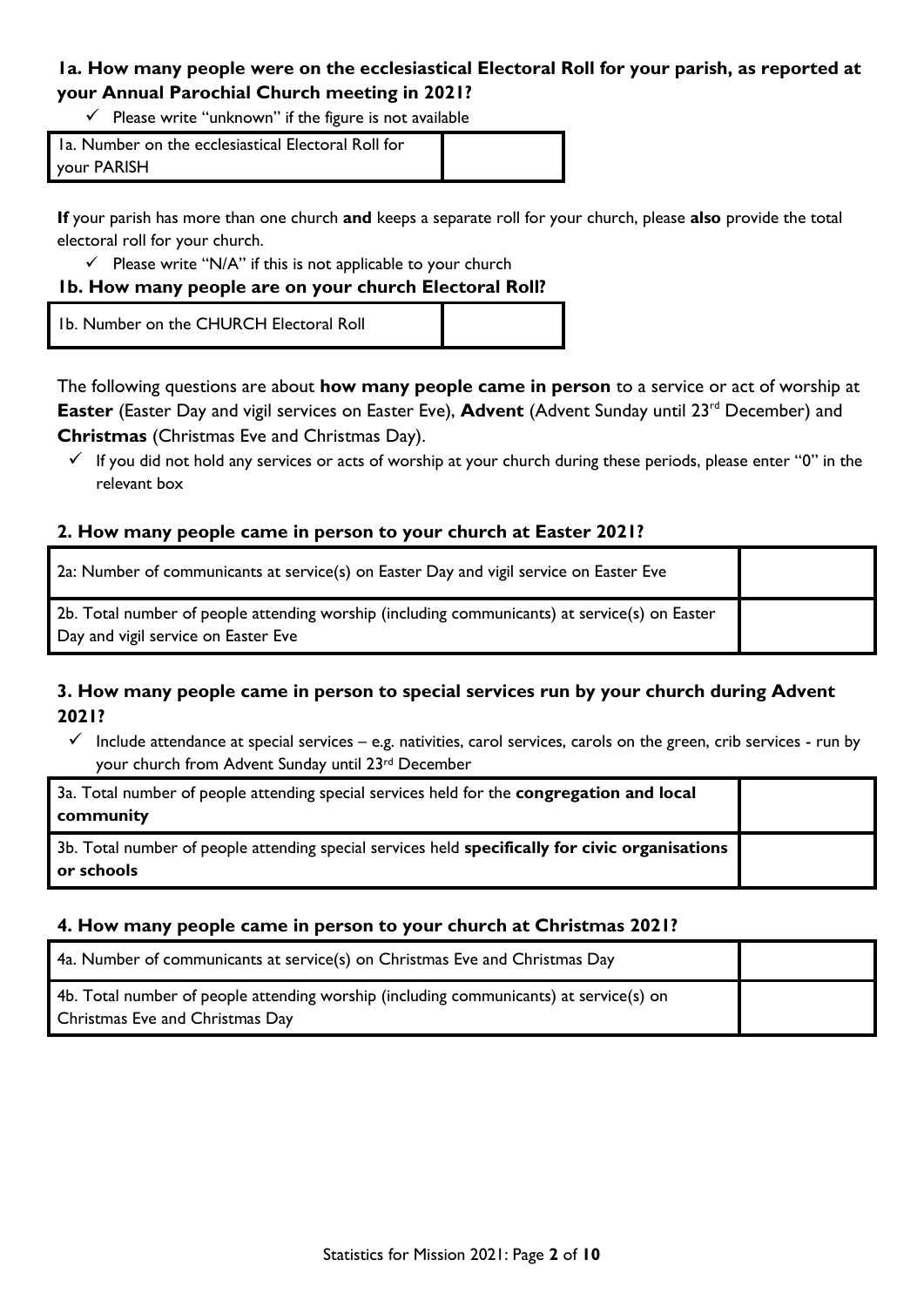The next section is the **OCTOBER COUNT** of the number of people attending your church **in person** for **services and other acts of worship** during the first 4 weeks of October. This includes the number of people attending on Sundays and during the week (Monday-Saturday). We will ask later about people who have engaged in other ways (such as online or through other means such as telephone or posted service sheets).

You are asked to enter a count for each of the first 4 weeks of October 2021. The count is split into Sundays and weekdays; adults and children; and type of service (Church, fresh expressions of Church and school services).

Wherever possible, please **do not count the same person multiple times in the same week** – if someone attends your church more than once during Sunday, please only count them once. If someone attends on a Sunday, please do not include them again in the midweek count for that week.

**Number of services**: The number of services or fresh expressions of Church held on Sundays & weekdays. Enter "0" if there were none.

**School services**: These are services held in your church (or church building) that are attended by a school(s). There is a later question about acts of worship held in schools.

**Adults**: 16 years old and over. Please include those leading the service(s).

**Children and young people**: Under 16 years old.

#### **Please INCLUDE**:

- ✓ People attending your church **in person** we will ask later about people who have engaged in other ways
- $\checkmark$  Clergy and other ministers attending or leading services
- $\checkmark$  Adults and children attending Sunday schools or equivalent activities
- $\checkmark$  Attendance at baptisms, including any visitors
- ✓ Any **fresh expressions of Church**, unless they have submitted their own return. A fresh expression of Church is a form of church established primarily for the benefit of people who are not yet "members" of any church. For help identifying fresh expressions of Church, please use the "Choice tree" at the end of this form or visit<https://freshexpressions.org.uk/about/what-is-a-fresh-expression/>
- $\checkmark$  Any other church-based activities in which worship is the primary purpose and predominant feature
- $\checkmark$  Attendance at services outside the church, e.g. at home, in care homes, prisons, or hospitals (include as Church or Fresh expression attendance, as appropriate)

#### **Please DO NOT INCLUDE**:

- $\times$  People who did not attend in person
- **X** Attendance at weddings or funeral services
- X Activities with only some worship element, such as house groups, parent and toddler groups, youth clubs, Alpha courses, and social events such as harvest supper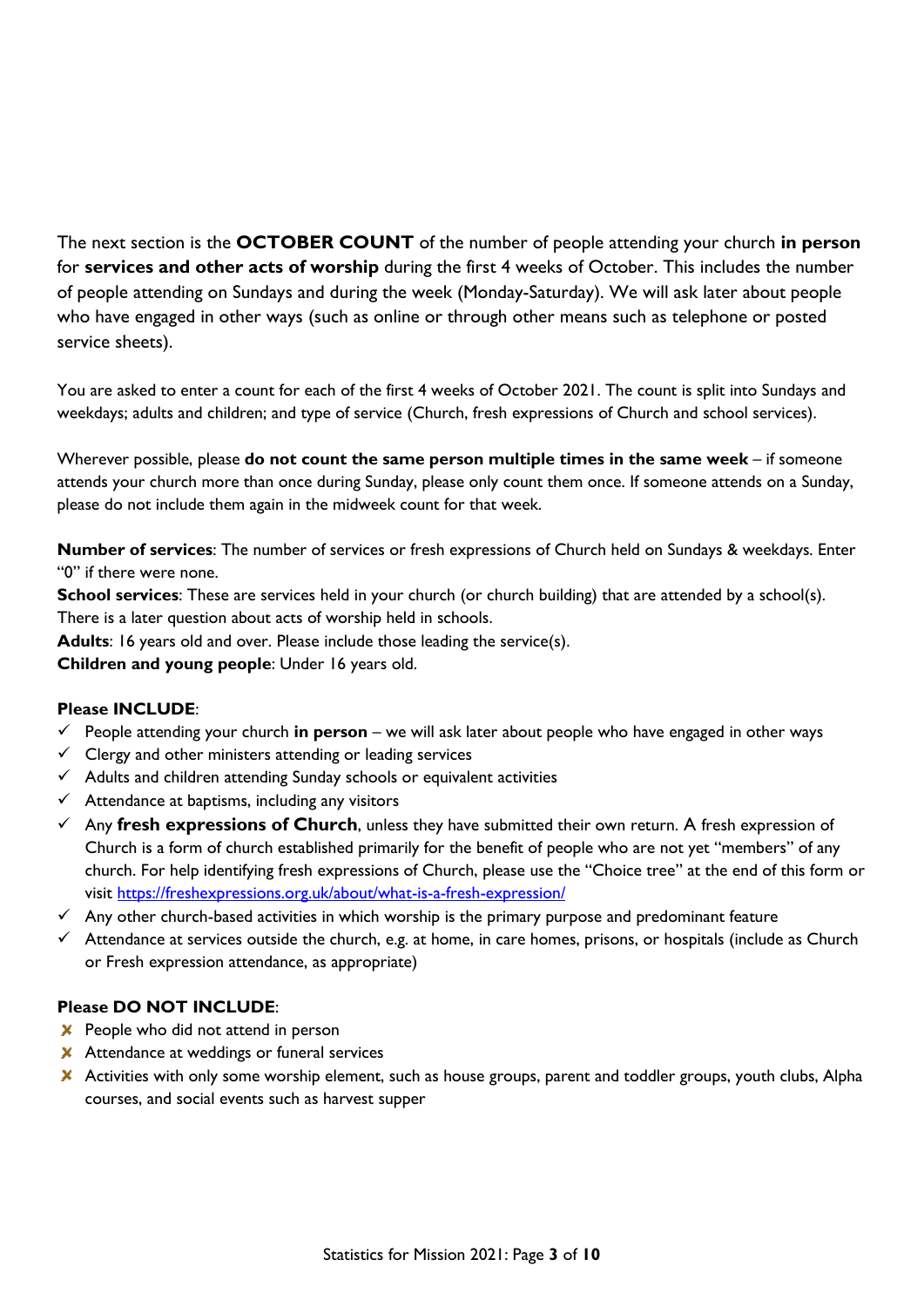## **5. How many people attended your church in person in October 2021?**

- $\checkmark$  If possible, please count each person only once in any week, even if they attended more than once
- $\checkmark$  If there were exceptional circumstances that led to unusual October attendance figures in 2021, other than related to COVID-19 restrictions, let us know in the comment box at the end of this form

| 5a. I                   | <b>Number</b> | Adult  |             |         | Children and young people |             |                |
|-------------------------|---------------|--------|-------------|---------|---------------------------|-------------|----------------|
|                         | оf            | Church | Fresh       | School  | Church                    | Fresh       | School service |
|                         | services      |        | expressions | service |                           | expressions |                |
| Sunday 3rd              |               |        |             |         |                           |             |                |
| <b>October</b>          |               |        |             |         |                           |             |                |
| Weekdays<br>$4th - 9th$ |               |        |             |         |                           |             |                |

| 5a.2                            | Number   | Adult  |             |         | Children and young people |             |                |
|---------------------------------|----------|--------|-------------|---------|---------------------------|-------------|----------------|
|                                 | of       | Church | Fresh       | School  | Church                    | Fresh       | School service |
|                                 | services |        | expressions | service |                           | expressions |                |
| Sunday 10th                     |          |        |             |         |                           |             |                |
| <b>October</b>                  |          |        |             |         |                           |             |                |
| Weekdays<br>$11^{th} - 16^{th}$ |          |        |             |         |                           |             |                |
|                                 |          |        |             |         |                           |             |                |

| 5a.3                            | Number   | Adult  |             |         | Children and young people |             |                |
|---------------------------------|----------|--------|-------------|---------|---------------------------|-------------|----------------|
|                                 | оf       | Church | Fresh       | School  | Church                    | Fresh       | School service |
|                                 | services |        | expressions | service |                           | expressions |                |
| Sunday 17th                     |          |        |             |         |                           |             |                |
| <b>October</b>                  |          |        |             |         |                           |             |                |
| Weekdays<br>$18^{th} - 23^{rd}$ |          |        |             |         |                           |             |                |

| 5a.4                                   | Number   | Adult  |             |         | Children and young people |             |                |
|----------------------------------------|----------|--------|-------------|---------|---------------------------|-------------|----------------|
|                                        | of       | Church | Fresh       | School  | Church                    | Fresh       | School service |
|                                        | services |        | expressions | service |                           | expressions |                |
| Sunday 24th                            |          |        |             |         |                           |             |                |
| <b>October</b>                         |          |        |             |         |                           |             |                |
| <b>Weekdays</b><br>$25^{th} - 30^{th}$ |          |        |             |         |                           |             |                |

#### **6. How often does your ministry team lead acts of worship in schools?**

- $\checkmark$  This question refers to acts of worship in school buildings rather than in your church or church building (services held for schools in your church should be included within the October count, Easter, or Christmas figures where appropriate)
- $\checkmark$  Include any school-based acts of worship led by a person who holds office or responsibility for ministry (ordained or lay) within your church, whether or not the school is in your parish
- ✓ 'Usually' refers to during term-time or when the school is open, ignoring school holidays
- $\checkmark$  Tick one box as the closest estimate

| Never | Occasionally/<br>ad hoc | Usually once or<br>twice a term | Usually once a<br>month | Usually once a<br>fortnight | Usually once a<br>week | Usually more<br>than once a<br>week |
|-------|-------------------------|---------------------------------|-------------------------|-----------------------------|------------------------|-------------------------------------|
|       |                         |                                 |                         |                             |                        |                                     |

**If there is no school in your parish**, tick here: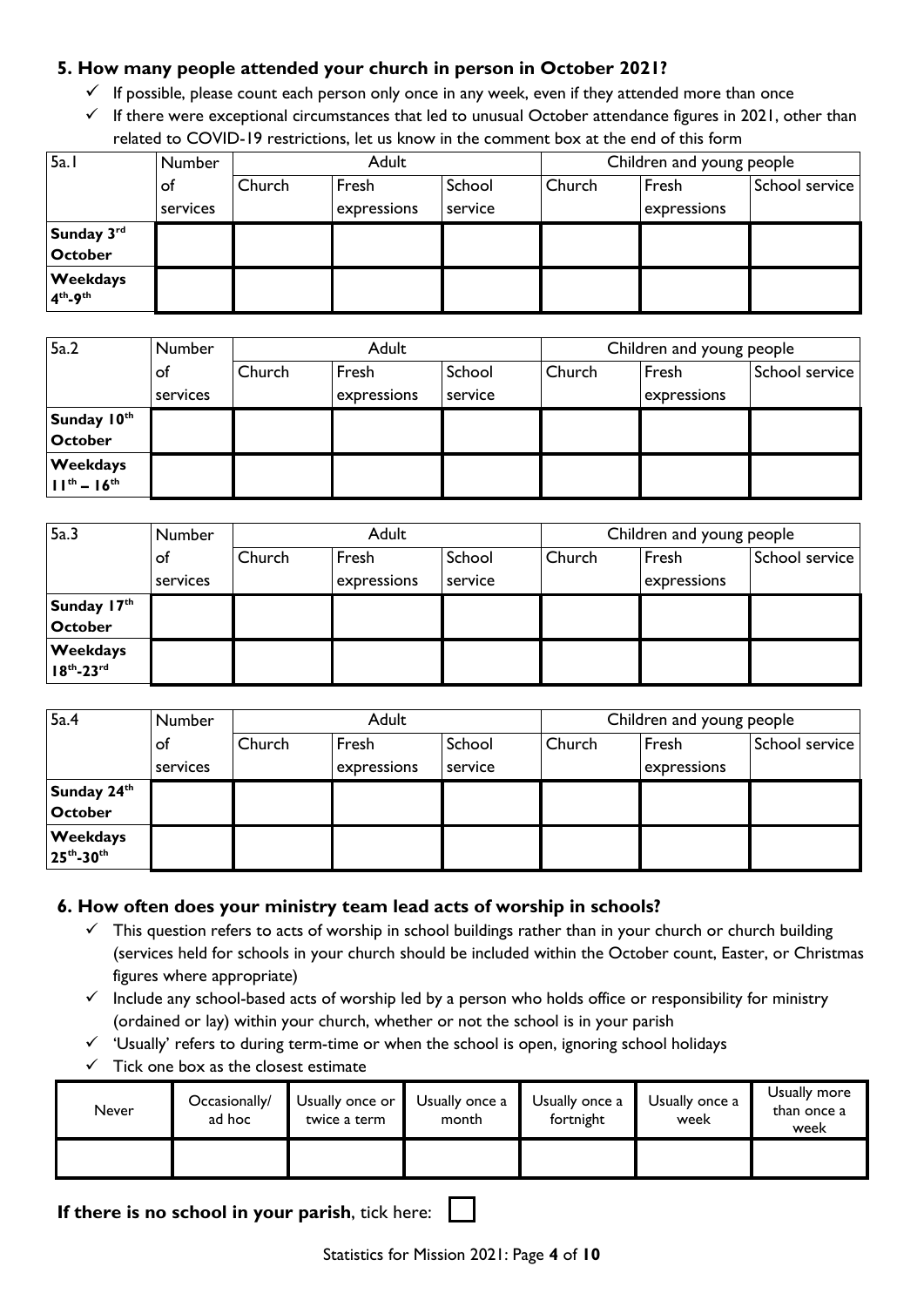# **'Church at Home' Services**

By "Church at Home services" we mean "any and all services offered remotely", including online services (live streamed or pre-recorded), services by telephone, or services that were emailed or posted. These services may be "attended" from home or in some cases from another location such as a hospital or whilst on holiday. For some churches the focus has been pastoral care and practical ministry, with people being referred to 'Church at Home' services from elsewhere, such as from other local churches or the cathedral.

**7a. Did your church offer any 'Church at Home' services during October 2021?** You may have offered these at church, parish or benefice level or as other groups of churches.



## **7b. If Yes, in how many weeks during October did your church offer any 'Church at Home' services?**

**7c. If Yes, What was the usual number of people "attending" your 'Church at Home' services each week that you offered Church at Home services in October?**

- ✓ Please see <https://www.churchofengland.org/media/25032> for some guidance about how to count 'Church at Home' attendance
- ✓ If you do not have exact figures, please give **your best estimate.**
- $\checkmark$  If 'Church at Home' services were offered as a group of churches, for example as a parish, benefice or group, then please agree which church will report the 'Church at Home' attendance to avoid double counting attendance

## **8. What 'Church at Home' services did your church offer or refer people to during October**

**2021?** You may have offered these at church, parish or benefice level or as other groups of churches.

Services that your church **offered**: Please tick all that apply

|    |                                                                                       | Offered during<br>October 2021 |
|----|---------------------------------------------------------------------------------------|--------------------------------|
|    | Online services, pre-recorded or live streamed, e.g. using<br>Facebook, YouTube, Zoom | Yes                            |
|    | Telephone or dial in services                                                         | Yes                            |
| 3. | Services downloadable from a website or emailed                                       | Yes                            |
| 4. | Services circulated by post, e.g. printed service sheets,<br>CDs, DVDs                | Yes                            |
| 5. | Other, please specify                                                                 | Yes                            |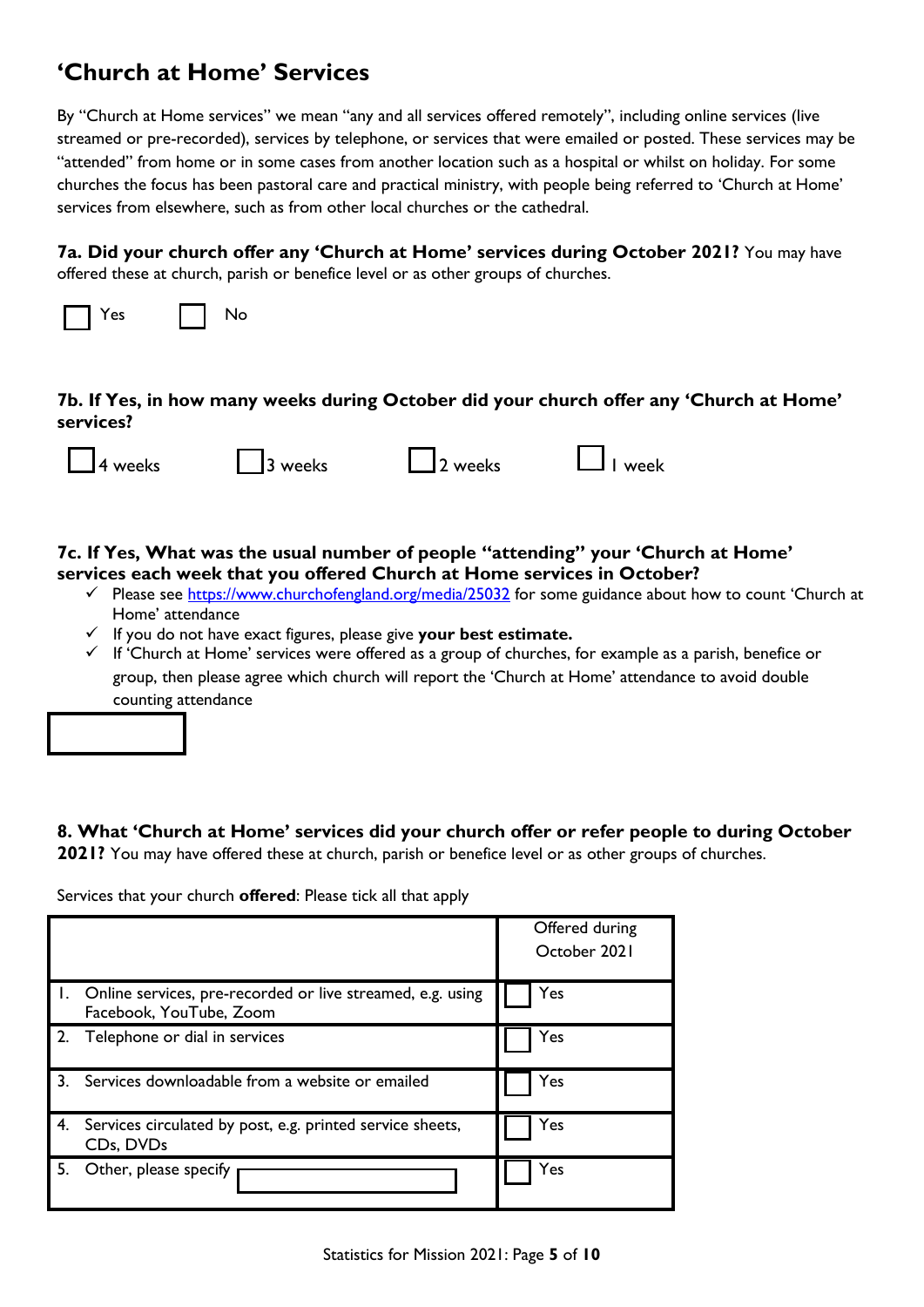Services that your church **referred people to**: Please tick all that apply

|                                                                                                                            | Referred people to<br>during October 2021 |
|----------------------------------------------------------------------------------------------------------------------------|-------------------------------------------|
| 6. We referred people to 'Church at Home' services offered<br>by another local church, e.g. in our parish/benefice/deanery | Yes                                       |
| 7. We referred people to 'Church at Home' services offered<br>by a diocesan, cathedral or national service                 | Yes                                       |
| Other, please specify                                                                                                      | Yes                                       |

# **Worshipping Community**

The following questions are about your **"worshipping community"**. Think about your regular worshipping community at the **end of 2021**. For more information about worshipping communities, please refer to <https://www.churchofengland.org/sites/default/files/2017-12/WorshippingCommunity.pdf>

- ✓ Do include anyone who attends your church regularly, for example at least once a month, or would attend if they were not prevented by illness, infirmity or temporary absence
- ✓ **DO include anyone who regularly attends 'Church at Home' services**
- $\checkmark$  Do include all congregations in your church, including fresh expressions of Church
- X Do not include visitors, e.g. holidaymakers, baptism parties etc.
- $\boldsymbol{\times}$  Do not include people who consider their 'home' church to be another church
- $\boldsymbol{\times}$  Do not include people who left the church earlier in the year (they are counted in the next question as 'leavers') and were not part of your worshipping community at the end of 2021
- X Do not include people who have drifted away/stopped engaging with church during the pandemic, even if you think they may return once the pandemic eases

#### **9. How many people were in your "worshipping community" at the end of 2021?**

- $\checkmark$  Please complete all boxes, as far as you can. If there is no-one in a category, please write "0". If the age groups of your worshipping community are unknown, please use your best estimates. If you are unable to estimate people's ages, please enter the total figure only
- $\checkmark$  Please include both those people who attend regularly in person and those who regularly attend your 'Church at Home' services

| <b>TOTAL</b> | Children   | Young people  | <b>Adults</b> | <b>Adults</b> |
|--------------|------------|---------------|---------------|---------------|
|              | (Age 0-10) | $(Age 11-17)$ | (Age 18-69)   | (Age 70+)     |
|              |            |               |               |               |

#### **10. How has your worshipping community changed during 2021?**

- $\checkmark$  Please enter the number (or your best estimate) of people who have joined your worshipping community. This includes people new to your church (whether in person or through 'Church at Home' services), and people who are now worshipping more frequently
- ✓ Please enter the number (or your best estimate) of people who have left your worshipping community. This includes people who have left your church, people who are now worshipping less often than monthly, and people who have died
- ✓ If there is no-one in a particular category, please write "0"
- X Do not count as joiners or leavers members of your worshipping community who have moved from "Children and young people" to "Adult"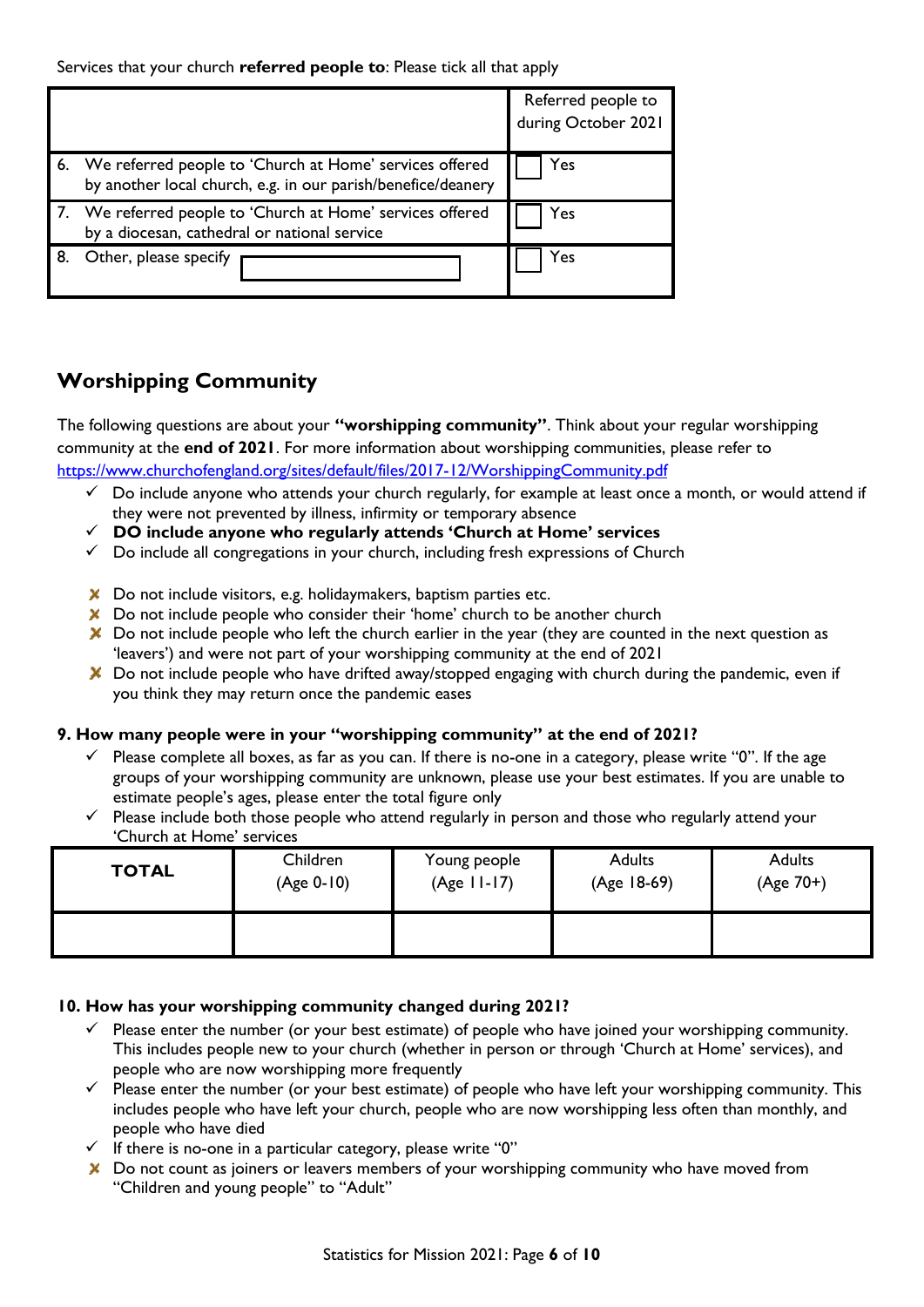| How many adults and children joined or left your worshipping community during 2021? |                     |                   |  |
|-------------------------------------------------------------------------------------|---------------------|-------------------|--|
|                                                                                     | <b>TOTAL</b> joined | <b>TOTAL left</b> |  |
| Adults (Age 18+)                                                                    |                     |                   |  |
| Children and young people                                                           |                     |                   |  |

**11. How many of the people in your worshipping community, as reported in question 9, are entirely or predominantly "Church at Home" worshippers?** If you are not sure, please give your best estimate

The next questions are about **fresh expressions of Church**. A fresh expression of Church is a form of Church established primarily for the benefit of people who are not yet "members" of any church. Here you are asked to describe aspects of the way the fresh expression of Church is run, rather than providing numbers attending.

- $\checkmark$  For help in identifying fresh expressions of Church please use the "Choice tree" at the end of this form or visit [https://freshexpressions.org.uk/about/what-is-a-fresh-expression/.](https://freshexpressions.org.uk/about/what-is-a-fresh-expression/) If you remain unsure about whether an activity or service meets the definition of a fresh expression, please DO include it here
- $\checkmark$  If you have more than three fresh expressions of Church, please continue on an additional sheet
- $\boldsymbol{\times}$  Do not include Alpha courses or outreach activities that do not include worship

### **12. What regular fresh expressions of Church are supported by your church?**

 **No fresh expressions of Church** (If your church did NOT support fresh expressions of Church during 2021 please tick here and leave the rest of this section blank)

| Name of fresh expression                            |                                                                                                                                                                                                           |  |  |
|-----------------------------------------------------|-----------------------------------------------------------------------------------------------------------------------------------------------------------------------------------------------------------|--|--|
| Description of activity                             |                                                                                                                                                                                                           |  |  |
| Where is it held? (please tick all that<br>apply)   | $\Box$ Church<br>$\Box$ Church Hall<br>$\Box$ Online<br>$\Box$ Other (please note where):                                                                                                                 |  |  |
| How often?                                          | □ Monthly<br>$\Box$ Weekly<br>$\Box$ Fortnightly<br>$\Box$ Other (please note how often):<br>$\Box$ Quarterly                                                                                             |  |  |
| Age group aimed at? (please tick all<br>that apply) | $\Box$ 0-4<br>$\Box$ 5-10<br>$\Box$ ALL ages<br>$\Box$ Family<br>$\Box$ 11-17<br>$\Box$ 18-39<br>$\Box$ 70+<br>□ 40-69                                                                                    |  |  |
| Who attends? (please tick all that<br>apply)        | $\Box$ Attendees include people who regularly come to other services<br>□ Attendees include people who occasionally come to other services<br>□ Attendees include people who never come to other services |  |  |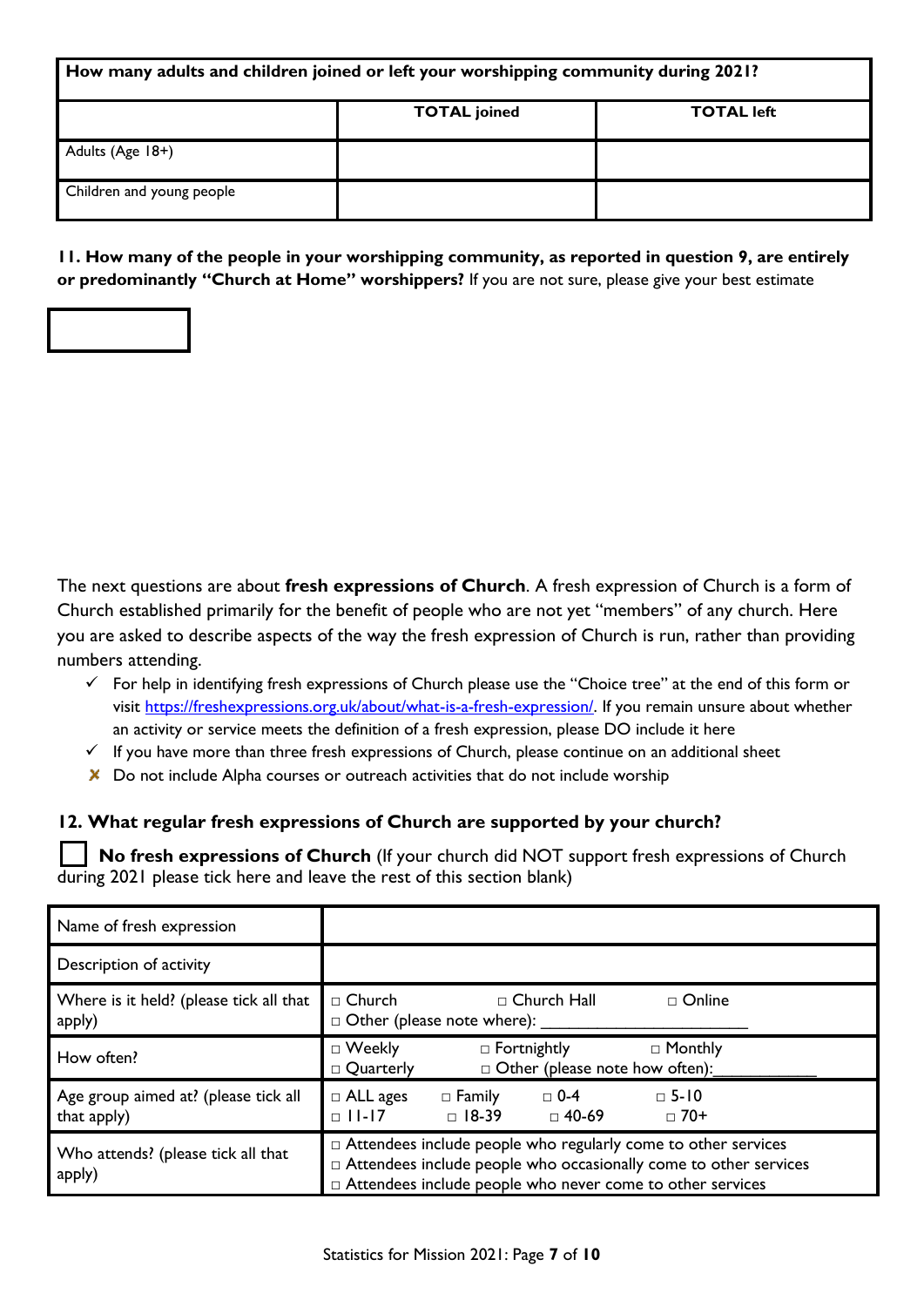| Name of fresh expression                            |                                                                                                                                                                                                                |  |  |
|-----------------------------------------------------|----------------------------------------------------------------------------------------------------------------------------------------------------------------------------------------------------------------|--|--|
| Description of activity                             |                                                                                                                                                                                                                |  |  |
| Where is it held? (please tick all that<br>apply)   | $\Box$ Church Hall<br>$\Box$ Church<br>$\Box$ Online<br>$\Box$ Other (please note where):                                                                                                                      |  |  |
| How often?                                          | $\Box$ Monthly<br>$\Box$ Weekly<br>$\Box$ Fortnightly<br>$\Box$ Other (please note how often):<br>$\Box$ Quarterly                                                                                             |  |  |
| Age group aimed at? (please tick all<br>that apply) | $\Box$ 5-10<br>$\Box$ ALL ages<br>$\Box$ Family<br>$\square$ 0-4<br>$\Box$ 18-39<br>$\Box$ 11-17<br>$\Box$ 70+<br>$\Box$ 40-69                                                                                 |  |  |
| Who attends? (please tick all that<br>apply)        | $\Box$ Attendees include people who regularly come to other services<br>$\Box$ Attendees include people who occasionally come to other services<br>□ Attendees include people who never come to other services |  |  |

| Name of fresh expression                            |                                                                                                                                                                                                           |  |  |
|-----------------------------------------------------|-----------------------------------------------------------------------------------------------------------------------------------------------------------------------------------------------------------|--|--|
| Description of activity                             |                                                                                                                                                                                                           |  |  |
| Where is it held? (please tick all that<br>apply)   | $\Box$ Church<br>□ Church Hall<br>□ Online<br>$\Box$ Other (please note where):                                                                                                                           |  |  |
| How often?                                          | $\Box$ Fortnightly<br>$\Box$ Monthly<br>$\Box$ Weekly<br>$\Box$ Other (please note how often):<br>$\Box$ Quarterly                                                                                        |  |  |
| Age group aimed at? (please tick all<br>that apply) | $\square$ 0-4<br>$\Box$ 5-10<br>$\Box$ ALL ages<br>$\Box$ Family<br>$\Box$ 11-17<br>$\Box$ 18-39<br>□ 40-69<br>$\Box$ 70+                                                                                 |  |  |
| Who attends? (please tick all that<br>apply)        | $\Box$ Attendees include people who regularly come to other services<br>□ Attendees include people who occasionally come to other services<br>□ Attendees include people who never come to other services |  |  |

# **13. How many baptisms and thanksgivings for the gift of a child were held in your church during 2021?**

✓ If separate services of thanksgiving and baptism were held for an individual both should be recorded here

|                                                                                 | Infants<br>$($ $ $ year) | Children<br>$(1-4 \text{ years})$ | Children | Young people<br>$(5-10 \text{ years})$ $(11-17 \text{ years})$ | Adults<br>$(18+)$ |
|---------------------------------------------------------------------------------|--------------------------|-----------------------------------|----------|----------------------------------------------------------------|-------------------|
| Number of persons <b>baptised</b>                                               |                          |                                   |          |                                                                |                   |
| Number of persons for whom a birth or<br>adoption thanksgiving service was held |                          |                                   |          |                                                                |                   |

# **14. How many marriages and services of prayer and dedication after civil marriage were held in your church during 2021?**

Number of couples **married** in your church

Number of couples for whom **a service of prayer and dedication after a civil marriage** was held in your church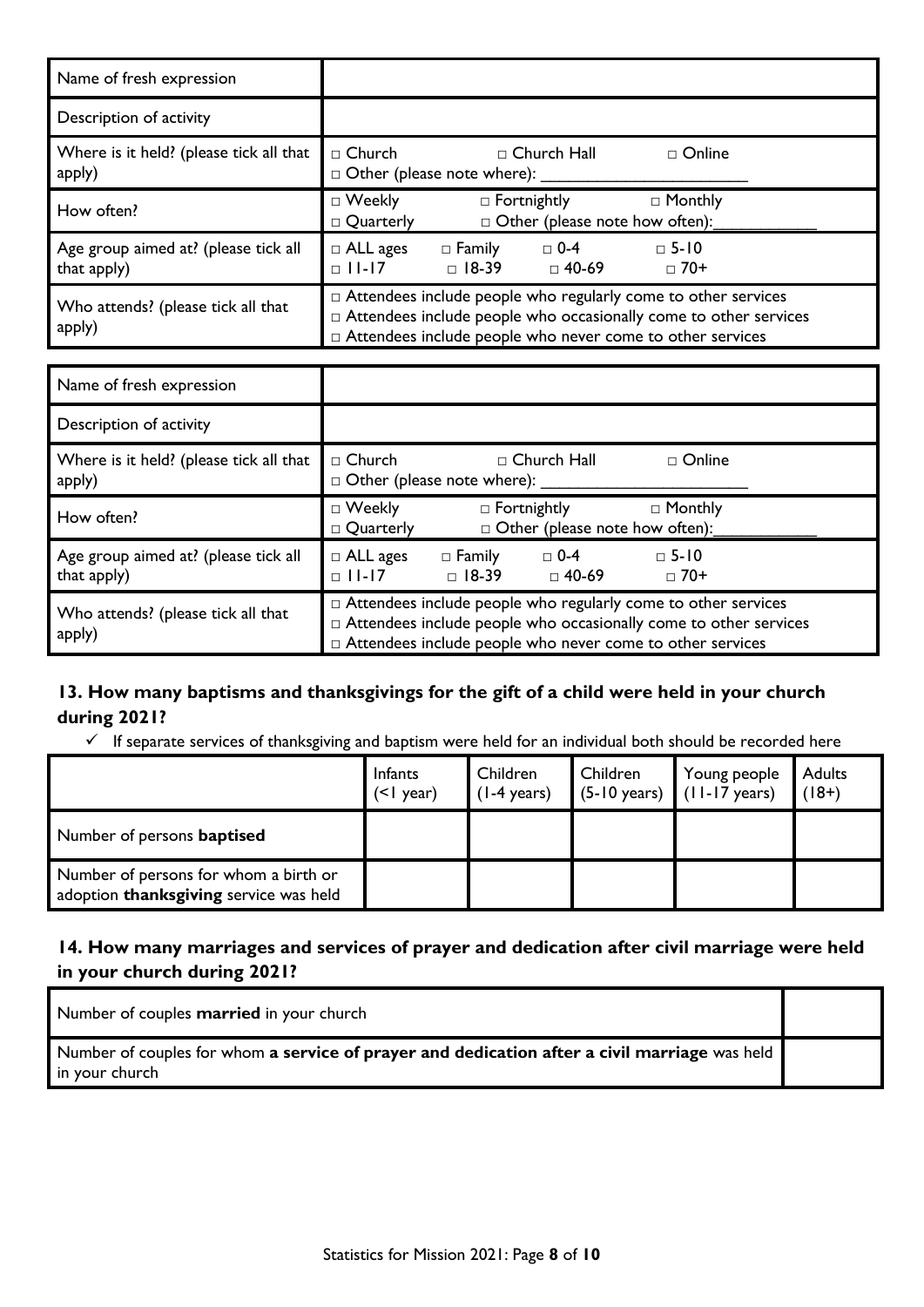#### **15. How many funeral services were held at or on behalf of your church during 2021?**

- $\checkmark$  Include all funerals that were held at your church
- $\checkmark$  Include all funerals conducted by any member of your ministry team (including Readers, stipendiary clergy, self supporting clergy, and retired clergy) at a crematorium, cemetery, or other non-church location

| Number of deceased for whom a funeral service was held at your church                                                                                                                                                     |  |  |
|---------------------------------------------------------------------------------------------------------------------------------------------------------------------------------------------------------------------------|--|--|
| Number of deceased for whom a full <b>funeral service</b> was conducted by a member of your ministry<br>team at a crematorium, cemetery, or other non-church location, excluding committal only &<br>burial of ashes only |  |  |
| Number of deceased for whom a committal only or a burial of ashes only was conducted by a member<br>of your ministry team                                                                                                 |  |  |

We expect that the COVID-19 pandemic will have had a huge impact on your church. Other than that, were there any **exceptional circumstances** (e.g. an interregnum or building works) or **significant changes** that may have led to **unusual** figures in this return?

**Thank you for completing your annual return on behalf of your church**. Your contribution is essential to the on-going care and understanding of our churches and congregations; your diligence, time, and effort are greatly appreciated. Please take a moment to review your answers. Make sure that you have completed every question as far as possible and not left any answers blank (use "0" or "unknown" or "no services" if necessary). Blank answers may be queried with you later.

Please record below the contact details for the person who has completed this form.

**Name: Position:**

**Email address: Date of completion:**